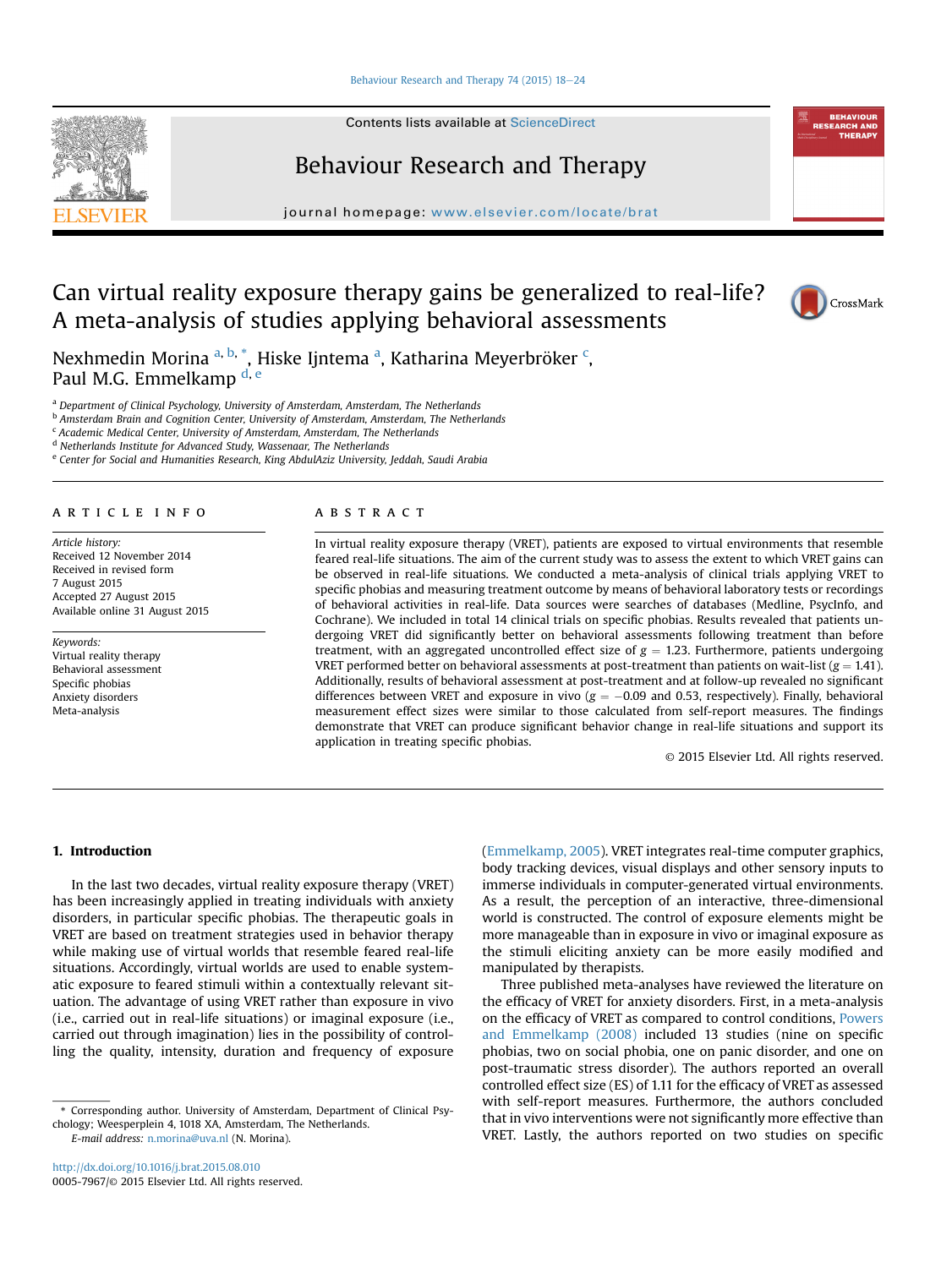phobias that had assessed treatment efficacy on behavioral measures (Garcia-Palacios, Hoffman, Carlin, Furness, & Botella, 2002; Krijn et al., 2004) and those showed a mean effect size of 1.27 as compared to wait-list. Next, Parsons and Rizzo (2008) conducted a meta-analysis with clinical and non-clinical samples coming from 12 trials on specific phobias, four on social phobia, three on agoraphobia, and two on post-traumatic stress disorder (i.e., a total of 21 trials). The authors conducted uncontrolled effect-sizes only and reported an overall pre-vs. post-treatment ES of 0.95. Parsons and Rizzo did not specifically report on the nature of the assessment instruments used in the included studies. Finally, a recent meta-analysis by Opris et al. (2012) included 23 studies that compared virtual reality interventions for anxiety disorders with an evidence-based intervention. Here too, the majority of the included trials were on specific phobias ( $n = 12$ ) and the remaining trials were on social phobia ( $n = 5$ ), panic disorder with or without agoraphobia ( $n = 5$ ), and post-traumatic stress disorder ( $n = 1$ ). The authors reported an overall ES of 1.12 for eight studies comparing VRET with wait-list conditions as measured with self-reports. Additionally, they reported no overall difference between VRET and cognitive behavior interventions at post-treatment ( $k = 15$ ) and at 3–6 months follow-up ( $k = 7$ ) on self-report measures. Opris et al. (2012) also reviewed the results of studies comparing VRET with cognitive behavior interventions on behavioral assessments. They included eight studies at post-treatment and four studies at follow-up and reported an overall effect size of  $-0.03$  and 0.24 respectively, indicating that there is no evidence for a difference between VRET and cognitive behavior interventions on behavioral assessments. However, it must be noted that the generalization of the findings of this meta-analysis regarding the extent to which VRET gains can be observed in real-life situations is rather limited. First, the authors included both studies with clinical as well as nonclinical samples. Furthermore, they focused on what they labeled "virtual reality exposure enhanced evidence-based interventions" and consequently they included clinical trials that had applied VRET within a larger package of behavioral interventions. For example, in one of the included studies, VRET sessions had consisted of less than half of total amount of the offered sessions (Penate, Pitti, Manuel Bethencourt, de la Fuente, & Gracia, 2008) and one can argue that any measured change in this study might be a result of other parts of treatment than VRET. Additionally, in line with the focus of the meta-analysis by Opris et al. on how effective virtual reality enhanced interventions are compared to evidencebased interventions, the authors excluded VRET trials that had not compared VRET to evidence-based interventions, yet still had included observable behavioral outcomes, such as the study by Garcia-Palacios et al. (2002) that was included in the meta-analysis by Powers and Emmelkamp (2008).

In summary, previous meta-analyses on the efficacy of VRET for anxiety disorders have primarily focused on self-reports of inner states rather than behavioral laboratory tests or behavioral activities in real-life. In general, the increasing reliance on self-reports of inner states and thus the decreasing use of behavioral assessments and observations in psychology has been criticized (Baumeister, Vohs, & Funder, 2007; Furr, 2009). In fact, our knowledge about the efficacy of psychotherapy in general can be enhanced if both self-reports of inner states as well as behavioral tasks and observations of daily life activities are applied to better assess the impact of interventions in changing behavior. This seems particularly relevant with regard to VRET given that this approach makes use of virtual environments to treat psychological complaints rather than real life situations. Accordingly, it is relevant to examine the extent in which VRET has the potential to produce behavioral change that can be observed in daily life. For example, with regard to fear of spiders, self-reports of inner states would rather focus on thoughts,

emotions and attitudes associated with fear of spiders. Yet, as the ultimate aim of treatment is to help clients with fear of spiders to better cope when confronted with spiders, we also need to assess how clients are coping with the specific situation in question on the behavioral level.

In sum, previous meta-analyses have shown that VRET is effective in treating anxiety disorders as measured by self-reports. However, as clients undergoing VRET get exposed to feared stimuli within virtual environments, it seems essential that we have a better understanding of the generalization of treatment effects in real-life situations. The aim of this study was to provide an updated and comprehensive systematic review and meta-analysis of the extent in which VRET gains can be transferred to real-life. We aimed at including studies on the efficacy of VRET as measured in behavioral laboratory tests (such as approaching a real spider or speech length in minutes) or behavioral activities in real-life (such as having flown in the past six months). We hypothesized first that VRET would lead to significant uncontrolled changes as measured in behavioral laboratory tests or behavioral activities in real-life. Second, we hypothesized that VRET would outperform inactive control conditions on these behavioral assessments. Finally, we hypothesized that there would be no significant difference between VRET and in vivo conditions on behavioral laboratory tests or behavioral activities in real-life.

# 2. Method

### 2.1. Identification and selection of studies

The criteria for including studies into the current meta-analysis were: 1) participants were diagnosed with an anxiety disorder according to DSM or ICD criteria; 2) a virtual reality-based intervention was applied to address core symptoms of the relevant psychological disorder; 3) at least 50% of treatment consisted of virtual reality-based interventions; 4) at least ten patients were treated in the virtual reality condition; and 5) efficacy of treatment was assessed with some sort of behavioral laboratory tests or behavioral activities in real-life. If a publication did not provide enough data to calculate effect-sizes, its authors were contacted by e-mail to retrieve the data. After two contact-attempts, the studies were excluded if the authors did not respond with sufficient data to perform the meta-analysis. No restrictions were made upon publication language.

We searched the following databases: PsycINFO, MEDLINE, and Cochrane. The last search was conducted on March 04, 2014 and included the following search terms: "virtual reality" alone and in combination with "treatment" or "intervention" or "therapy" or "psychotherapy" or "exposure" or "trial". The search string yielded 335 hits. When duplicate publications were removed, 165 publications remained. An examination of the abstracts led to the exclusion of 105 studies that were evaluated as irrelevant. The evaluation of the full text of the remaining 60 publications led to the exclusion of 45 publications. Of the remaining 15 publications, 14 were conducted with patients with specific phobia and with patients with social anxiety disorder (Anderson et al., 2013). Given this outcome, we decided to focus on trials on specific phobias only. Fig. 1 presents a flow diagram of the study selection process. As shown in Fig. 1, publications were excluded for a variety of reasons, including three publications that did not report enough data to be included in our meta-analysis (Anderson et al., 2006; Bouchard et al., 2011; Kahan, Tanzer, Darvin, & Borer, 2000).

### 2.2. Quality assessment

All studies were rated with a methodology rating form for